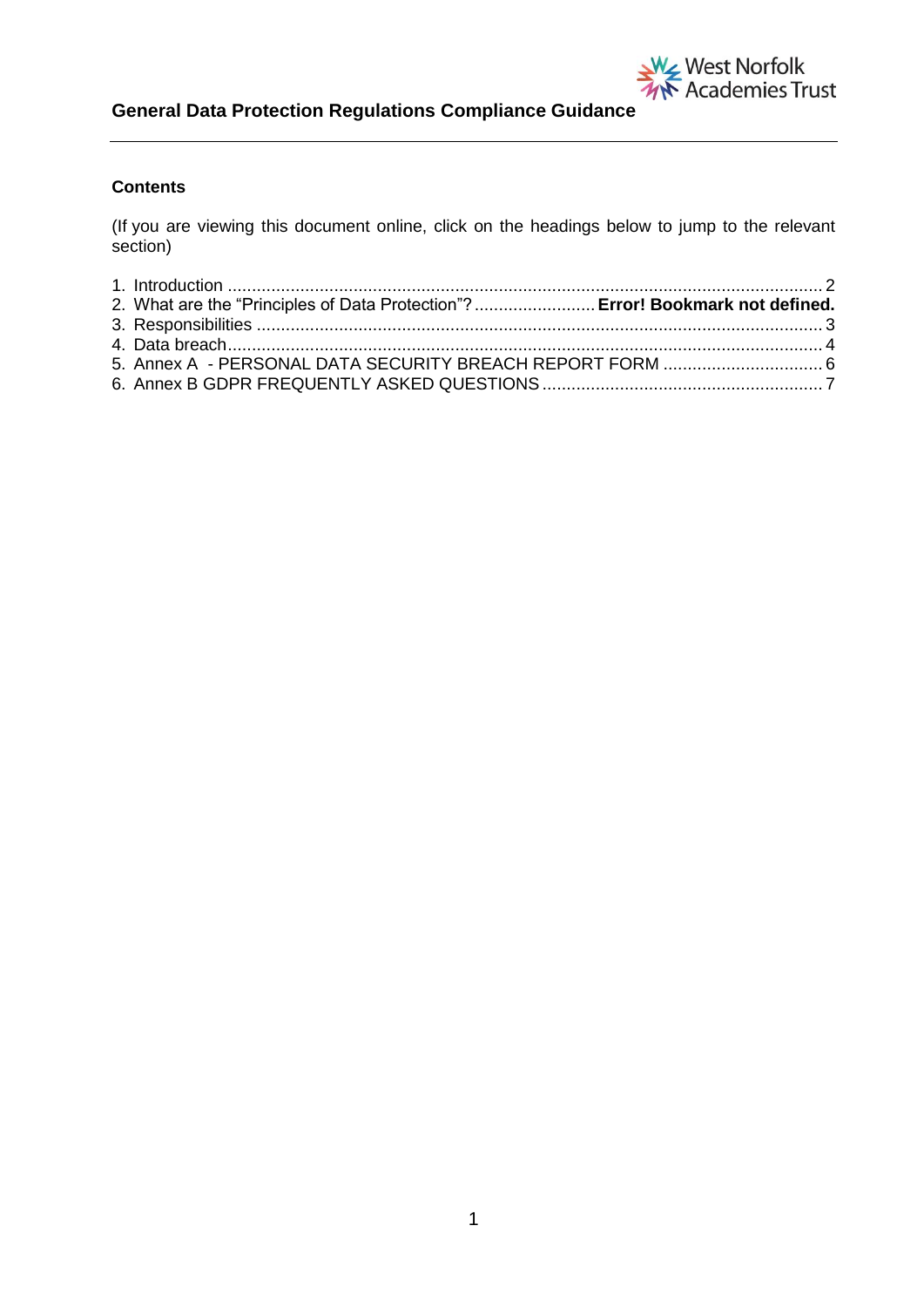## <span id="page-1-0"></span>**1. Introduction**

This guidance document provides an overview of the General Data Protection Regulations (GDPR) and details suggested actions that schools and academies may wish to consider now. Please note this guidance document will be reviewed and changed regularly as we receive further information on the planned new regulations

W<sub><</sub>West Norfolk

Academies Trust

The General Data Protection Regulation (GDPR) will replace the existing Data Protection Act 1998 and remain as the governing law for data protection matters until the enactment of the new Data Protection Act (expected in the first half of 2018), which will incorporate the GDPR into the legal systems of the UK regardless EU membership status.

Although the fundamental principles of data protection are remaining broadly the same as under the previous Data Protection Act, an important alteration is the addition of the new accountability principle.

This new accountability principle demands that every school processing personal data implements appropriate technical and organisational measures that ensure compliance can be demonstrated at all times.

#### **What is personal data for the purposes of GDPR?**

The GDPR widens the scope of what is considered Personal Data to a purposefully broad definition: "any information relating to an identified or identifiable natural person."

# **What is "Processing"?**

The GDPR defines processing as "any operation or set of operations which is performed on personal data or on sets of personal data, whether or not by automated means, such as collection, recording, organisation, structuring, storage, adaptation or alteration, retrieval, consultation, use, disclosure by transmission, dissemination or otherwise making available, alignment or combination, restriction, erasure or destruction."

#### **2. What are the "Principles of Data Protection"?**

These are the guiding conventions that everybody must work towards when processing other people's personal information. The 6 key principles that we must all work towards are:

- 1. Personal data shall be:
	- 1. processed lawfully, fairly and in a transparent manner in relation to the data subject ('lawfulness, fairness and transparency');
	- 2. collected for specified, explicit and legitimate purposes and not further processed in a manner that is incompatible with those purposes; further processing for archiving purposes in the public interest, scientific or historical research purposes or statistical purposes shall, in accordance with Article 89(1), not be considered to be incompatible with the initial purposes ('purpose limitation');
	- 3. adequate, relevant and limited to what is necessary in relation to the purposes for which they are processed ('data minimisation');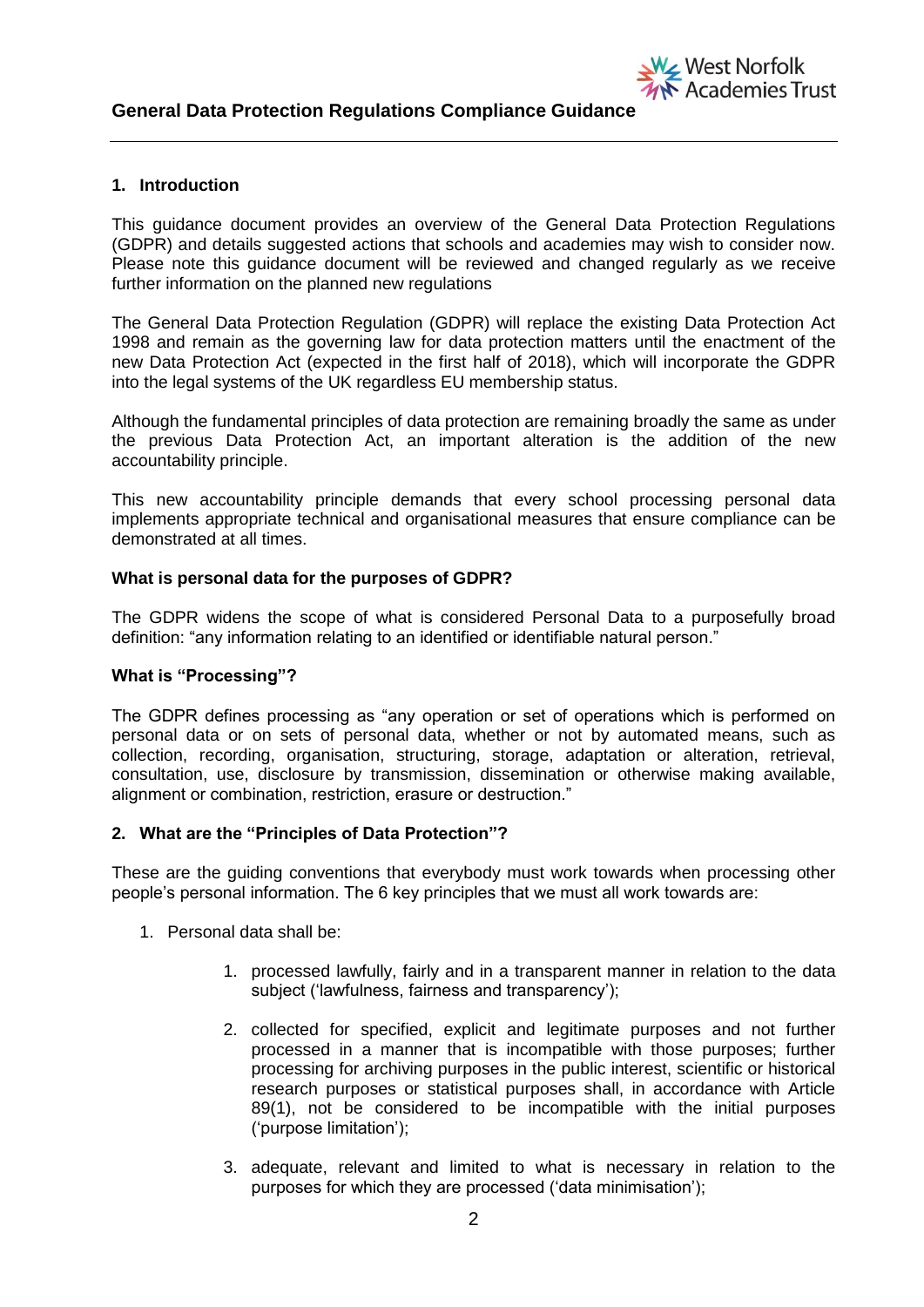4. accurate and, where necessary, kept up to date; every reasonable step must be taken to ensure that personal data that are inaccurate, having regard to the purposes for which they are processed, are erased or rectified without delay ('accuracy');

West Norfolk

Academies Trust

- 5. kept in a form which permits identification of data subjects for no longer than is necessary for the purposes for which the personal data are processed; personal data may be stored for longer periods insofar as the personal data will be processed solely for archiving purposes in the public interest, scientific or historical research purposes or statistical purposes in accordance with Article 89(1) subject to implementation of the appropriate technical and organisational measures required by this Regulation in order to safeguard the rights and freedoms of the data subject ('storage limitation');
- 6. processed in a manner that ensures appropriate security of the personal data, including protection against unauthorised or unlawful processing and against accidental loss, destruction or damage, using appropriate technical or organisational measures ('integrity and confidentiality').
- 2. The controller shall be responsible for, and be able to demonstrate compliance with, paragraph 1 ('accountability').

# **3. Responsibilities**

#### **Supervisory Authority**

A Supervisory Authority is a public authority in an EU country responsible for monitoring compliance with GDPR. An EU country within the European Union is also referred to as a member state. A Supervisory Authority is typically a Privacy Commission or equivalent in a member state. It may have a different name in each country. For example, in the UK it is called the Information Commissioners Office.

The key role of the Supervisory Authority is to advise companies about GDPR, conduct audits on compliance with GDPR, address complaints from data subjects, and issue fines when companies are deliberately not complying with GDPR.

A Supervisory Authority is also referred to as a Data Protection Authority by some experts.

While a Supervisory Authority is responsible within a country, the companies operating in multiple countries may choose to appoint a Lead Supervisory Authority for the purpose of reporting. For example, the company should register the name of its DPO with the Lead Supervisory Authority. This can be a great simplification for companies that operate in multiple countries and choose not to appoint a DPO for each country of operation.

#### **Controller**

The controller is the natural person or legal entity that determines the purposes and means of the processing of personal data (e.g., when processing an employee's personal data, the employer is considered to be the controller). It is possible to have joint data controllers in certain circumstances. For example, when a company operates in multiple countries, but decisions on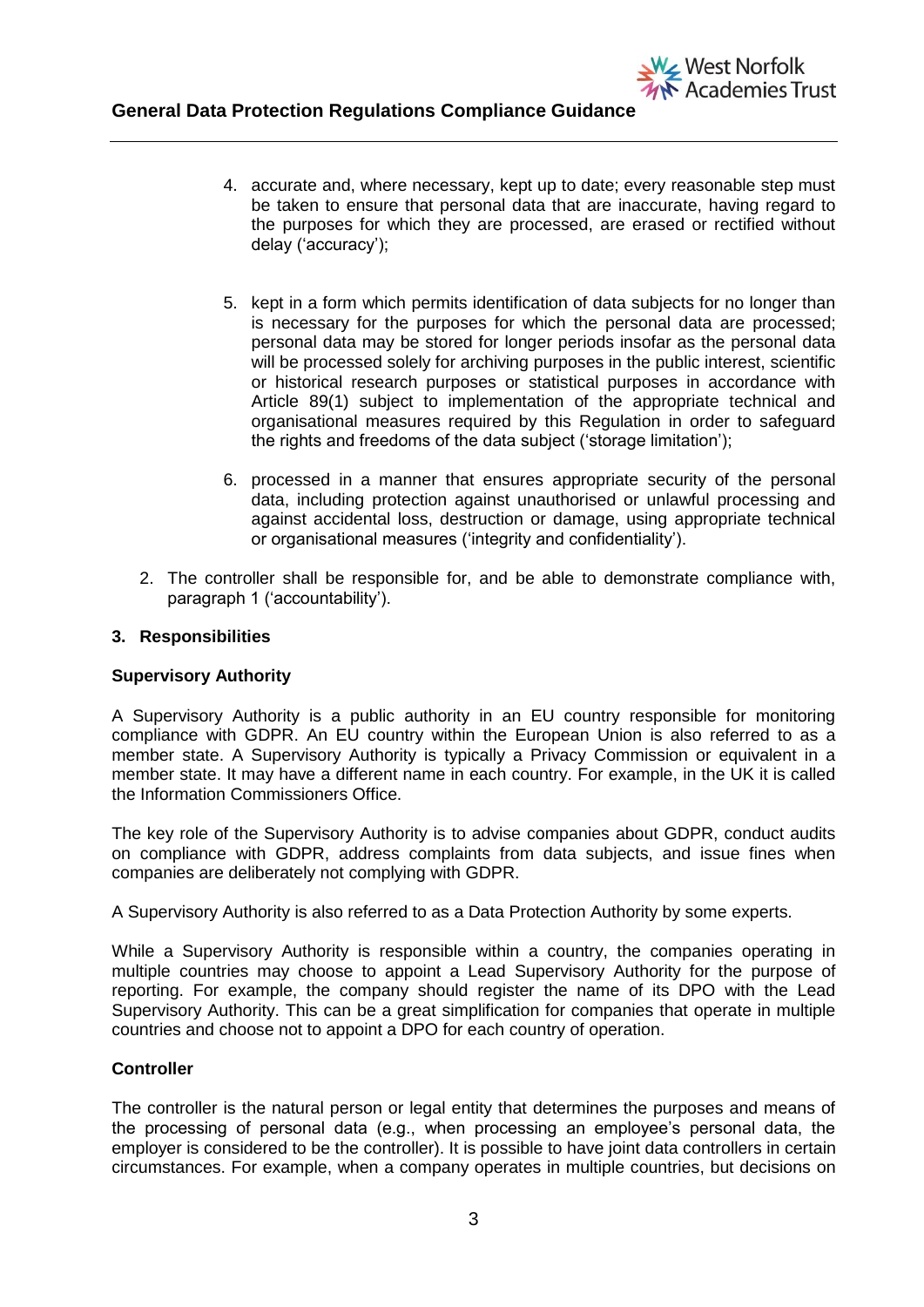

# **General Data Protection Regulations Compliance Guidance**

processing purposes are being made both by central and local entities, the scenario would qualify as a joint controller.

The key responsibility of a controller is to be accountable, i.e., to take actions in line with GDPR, and to be able to explain the compliance with GDPR to data subjects and the Supervisory Authority, as and when required.

## **Processor**

A natural person or legal entity that processes personal data on behalf of the controller (e.g., a call centres acting on behalf of its client) is considered to be a processor. At times, a processor is also called a third party.

The key responsibility of the processor is to ensure that conditions specified in the Data Processing Agreement signed with the controller are always met, and that obligations stated in GDPR are complied with.

# **Data Protection Officer (DPO)**

The Data Protection Officer is a leadership role required by EU GDPR. This role exists within companies that process the personal data of EU citizens. A DPO is responsible for overseeing the data protection approach, strategy, and its implementation. In short, the DPO is responsible for GDPR compliance. It is possible that certain companies choose not to appoint a DPO, but assign the responsibility to an existing person in the organisation.

Normally, the choice of appointing a DPO, or not, is based on the scale of personal data that is processed in a company. For example, a small company that offers analytical services on medical records should have a DPO, because they process personal data, while a mid-sized manufacturing company may choose not to have a DPO, as the only personal data they process is that of staff and suppliers.

The key responsibility of the DPO is to ensure compliance with GDPR and advise company management and staff on the right measures to take.

#### **4. Data Breach**

A data breach is any accidental or unlawful destruction, loss, alteration, unauthorised disclosure of, or access to, personal data. If you discover that there has been a breach in security or personal information (pupil, teacher, governor or anybody else the school holds information on) has been lost or destroyed, you should report this via the use of a **PERSONAL DATA SECURITY BREACH REPORT FORM** (located at **Annex A** to this document) to the Trust Data Protection Officer.

Email: dpo@westnorfolkacademiestrust.co.uk Tel: 01553 773393 Ext 280

## **Examples may include:**

- a. Access by an unauthorised third party
- b. Sending personal data to an incorrect individual
- c. Computing devices containing personal data being lost or stolen, e.g. USB stick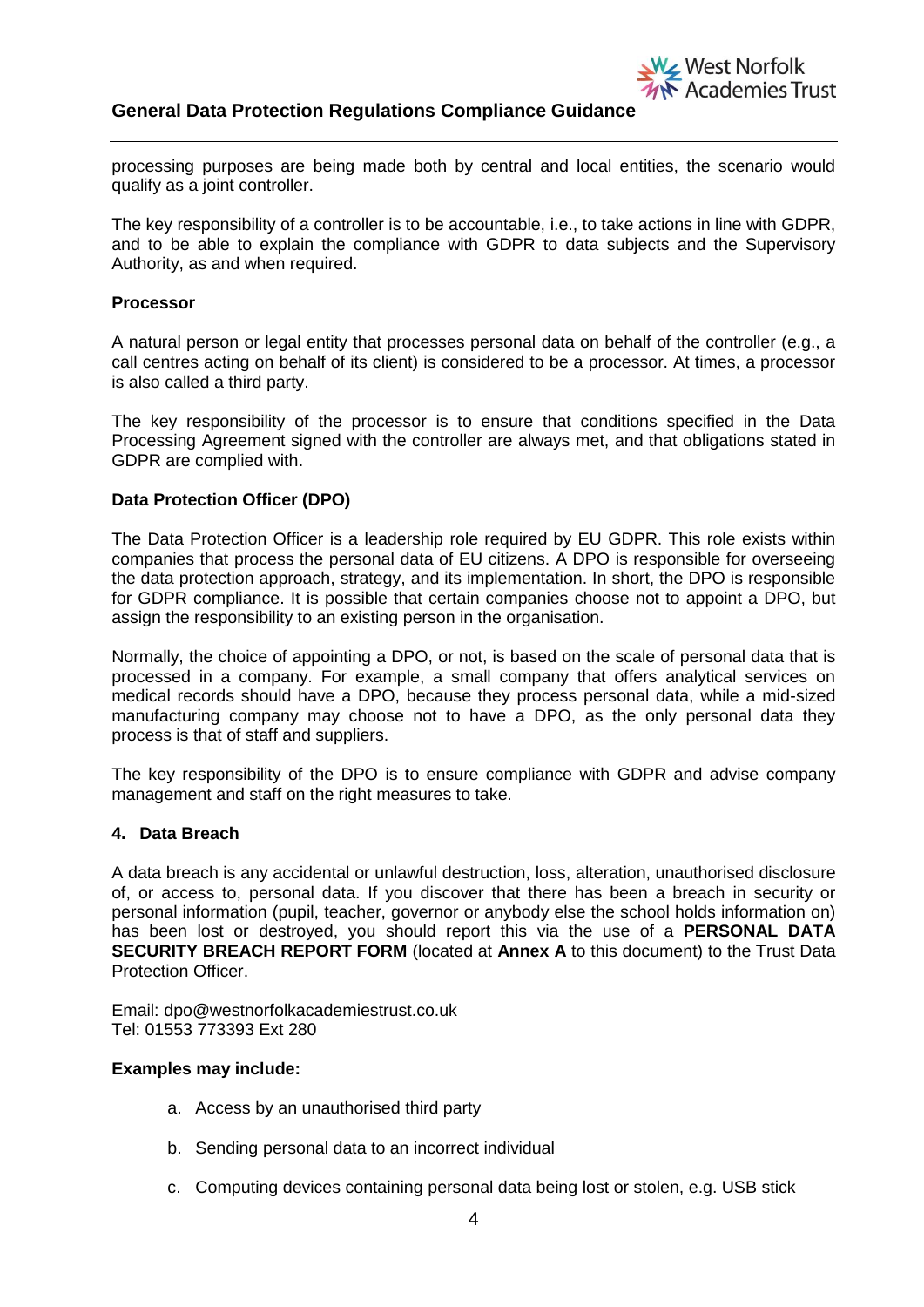

- d. Alteration of personal data without permission
- e. Loss of availability of personal data

# **Data Breach timescales**

You must report a data breach **as soon as you discover it**. Once a breach is detected by anybody in the school, we have **72 hours** to inform the Information Commissioners Office.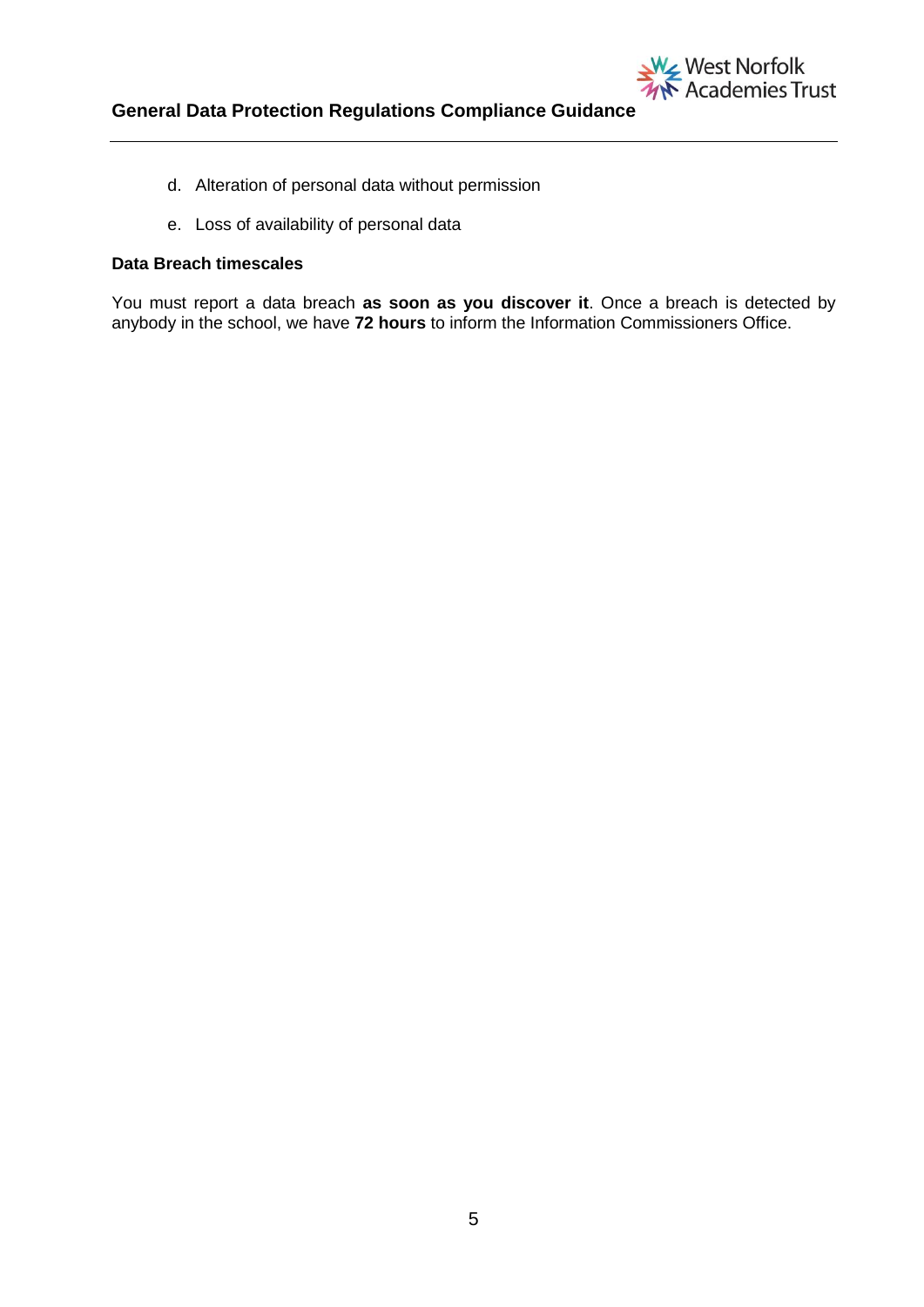

**Annex A** to

General Data Protection Regulations Compliance Guidance

**PERSONAL DATA SECURITY BREACH REPORT FORM**

If you discover a personal data security breach, please notify your Head of Department immediately. Please complete this form and return it to the Data Protection Officer at [dpo@westnorfolkacademiestrust.co.uk](mailto:dpo@westnorfolkacademiestrust.co.uk) as soon as possible.

| Question                                                                           | Answer                   | <b>Remarks</b> |  |
|------------------------------------------------------------------------------------|--------------------------|----------------|--|
| Date of breach:                                                                    |                          |                |  |
| Date breach was discovered:                                                        |                          |                |  |
| Name of person reporting<br>incident:                                              |                          |                |  |
| Contact details of person<br>reporting breach                                      | Email:<br>Phone:         |                |  |
|                                                                                    | Who was involved:        |                |  |
|                                                                                    | What happened:           |                |  |
| Brief description of personal<br>data security breach:                             | Where did it take place: |                |  |
|                                                                                    | When did it take place:  |                |  |
|                                                                                    | Why did it happen:       |                |  |
| Number of data subjects<br>affected:                                               |                          |                |  |
| Brief description of any action<br>since breach was discovered:                    | What:                    |                |  |
| Was incident reported to the<br><b>Information Commissioner's</b><br>Office (ICO): |                          |                |  |
|                                                                                    |                          |                |  |
| DPO USE ONLY                                                                       |                          |                |  |
| Report received by:                                                                |                          |                |  |
| Date:                                                                              |                          |                |  |
| Action:                                                                            |                          |                |  |
| Date:                                                                              |                          |                |  |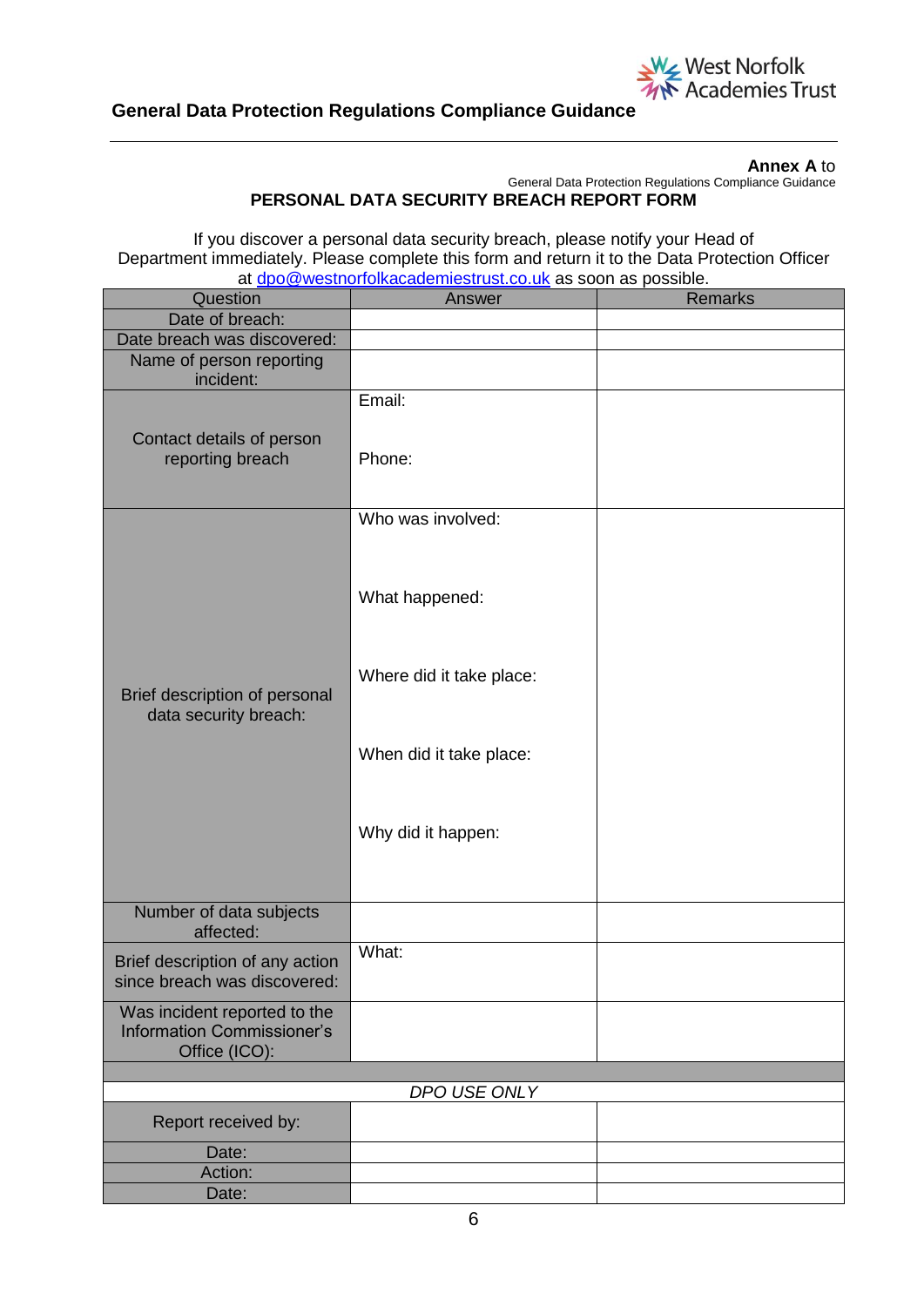

#### **Annex B** to General Data Protection Regulations Compliance Guidance **GDPR FREQUENTLY ASKED QUESTIONS**

# **Can teachers still take pupil information (such as work books) home?**

Yes. There is nothing to stop authorised school staff taking home information containing personal details, but it must be transported and held securely. It shouldn't be left unattended (in cars or with computer screens left on for non-authorised people to see) and if memory sticks are used, these should be encrypted.

# **Can I share information with people outside of the school?**

This is still possible as long as the individuals in question are aware of their responsibilities regarding that data and we have authority to share the data. Sometimes data will be shared due to a legal obligation (safeguarding/child protection purposes) and this is fine as the GDPR provides a legal basis for this.

Other information is shared to enable the school to provide a statutory obligation and occasionally data will be shared to provide an additional service to staff or pupils. It is important that we know everybody who we share data with and they agree to sign a written document governing how data must be used, stored and ultimately returned to the school or destroyed after use.

If you are unsure whether data should be shared with an individual or other body, make sure the Data Protection Officer is made aware of your concerns (inform your head of school or data office manager).

# **Should I hide pupil names when sharing information with others outside of the Academy Trust?**

If you can do so (or apply a code such as a serial number) without compromising the purpose of sharing the information, then this is a good method of restricting the risk to the individuals we hold data on.

This may be useful when meeting other teachers for the purposes of moderating marking practices. If you do not need to know the individuals in question, it is advisable to remove their details for this purpose.

# **Should I anonymise pupil information?**

If you no longer need to identify individual pupils but wish to keep any aggregated data (for analysis) then completely anonymising the data (so that you can never re-identify the pupil in question) is a good idea as this removes the information from the scope of the GDPR. If you still need to identify the person in question, this won't be appropriate.

# **Should we have a clear desk policy?**

This isn't an absolute requirement but any measures that could reduce the risk of loss or unauthorised access to personal information should be considered. If information is held on paper copies, always make sure it is locked away when not in use.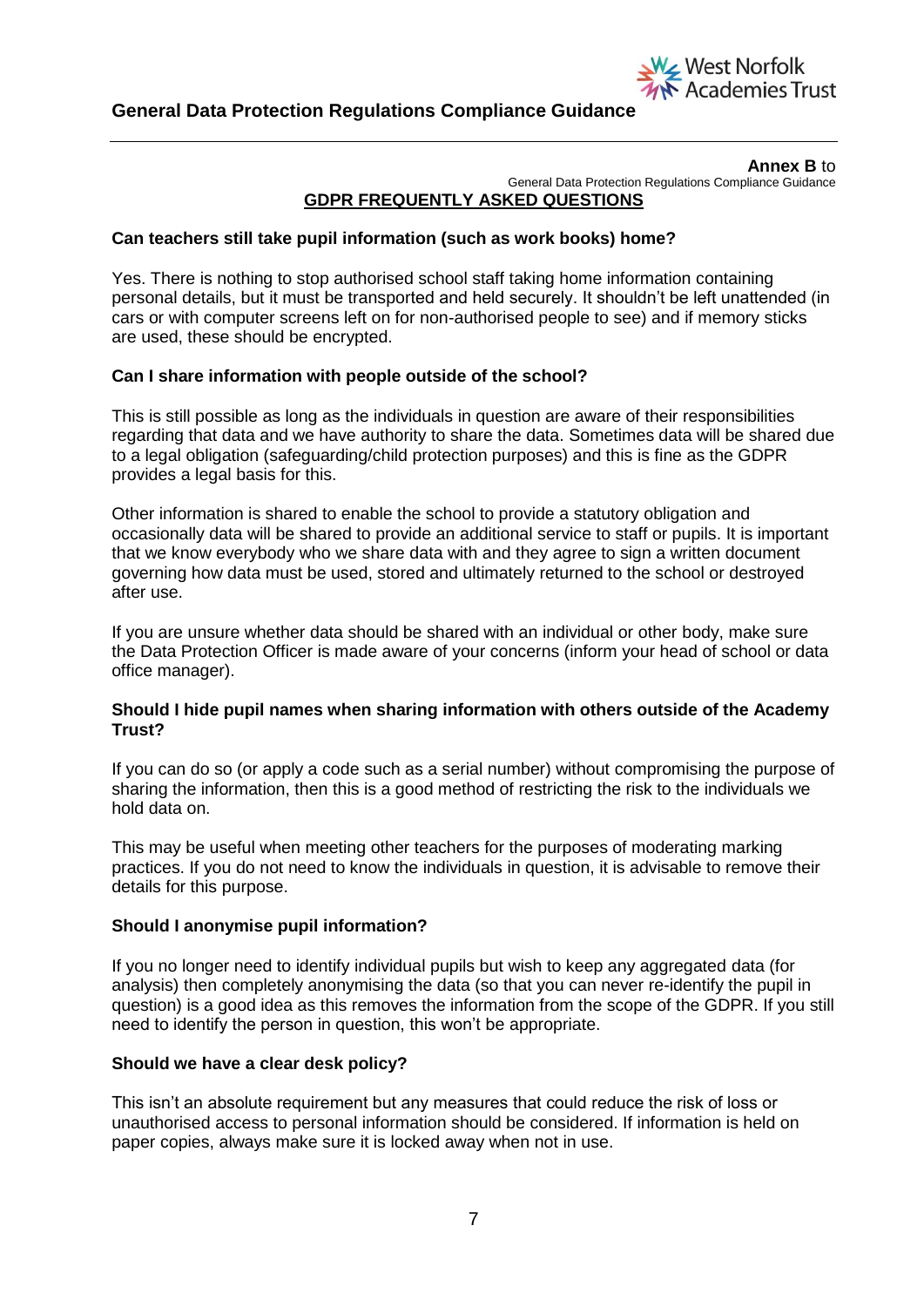## **Can we put personal information on display boards?**

Staff boards should not contain any sensitive information and as a general rule, all displays should contain no more information than necessary to fulfil the intended purpose of the notification board.

For pupil display boards, they should not contain any information that doesn't relate to pupil work or school activities and the wishes of parents.

West Norfolk

**Academies Trust** 

# **How should exercise books that contain pupils' full names, and possibly photos, be stored in classrooms?**

As pupils are likely to know the names of their peers, there is not a huge risk in leaving exercise books in view, as there isn't the potential for a hugely damaging security breach. That being said, it is good practice to store exercise books in a cupboard

# **Can we display pupils' photographs in school displays and include their full names?**

Wherever possible, schools should avoid identifying pupils – if names are required, only first names should be used.

Photographs and videos taken by staff on school visits may be used for educational purposes, e.g. on displays or to illustrate the work of the school, where consent has been obtained

#### **Can we display the photographs of school leavers and include their name?**

Past pupil photographs can be used as part of a display if a school has a lawful basis for doing so, such as their consent; however, depending on the purpose of the use consented to prior to the photograph being taken, the individual's consent may need to be refreshed.

#### **Do we need consent to print full names on leavers' hoodies?**

As hoodies and other memorabilia do not fall under the usual activities of a school, schools could not rely upon the legitimate interests right to be able to process the data for that purpose and, as a result, consent would be needed.

#### **Can we display pupils' work around school which includes their full name?**

It is perfectly reasonable to display pupils' work around school and include their full name without consent.

#### **Can we provide work that includes a pupil's full name to a company that are running a competition, without parental consent?**

This does not fall under the usual activities of a school, so it would be good practice to apply pseudonymisation (anonymising the data as much as possible, e.g. blurring a photograph of a pupil) to the art work to reduce the risk of it being identified. If you are unable to use pseudonymisation, consent would be required.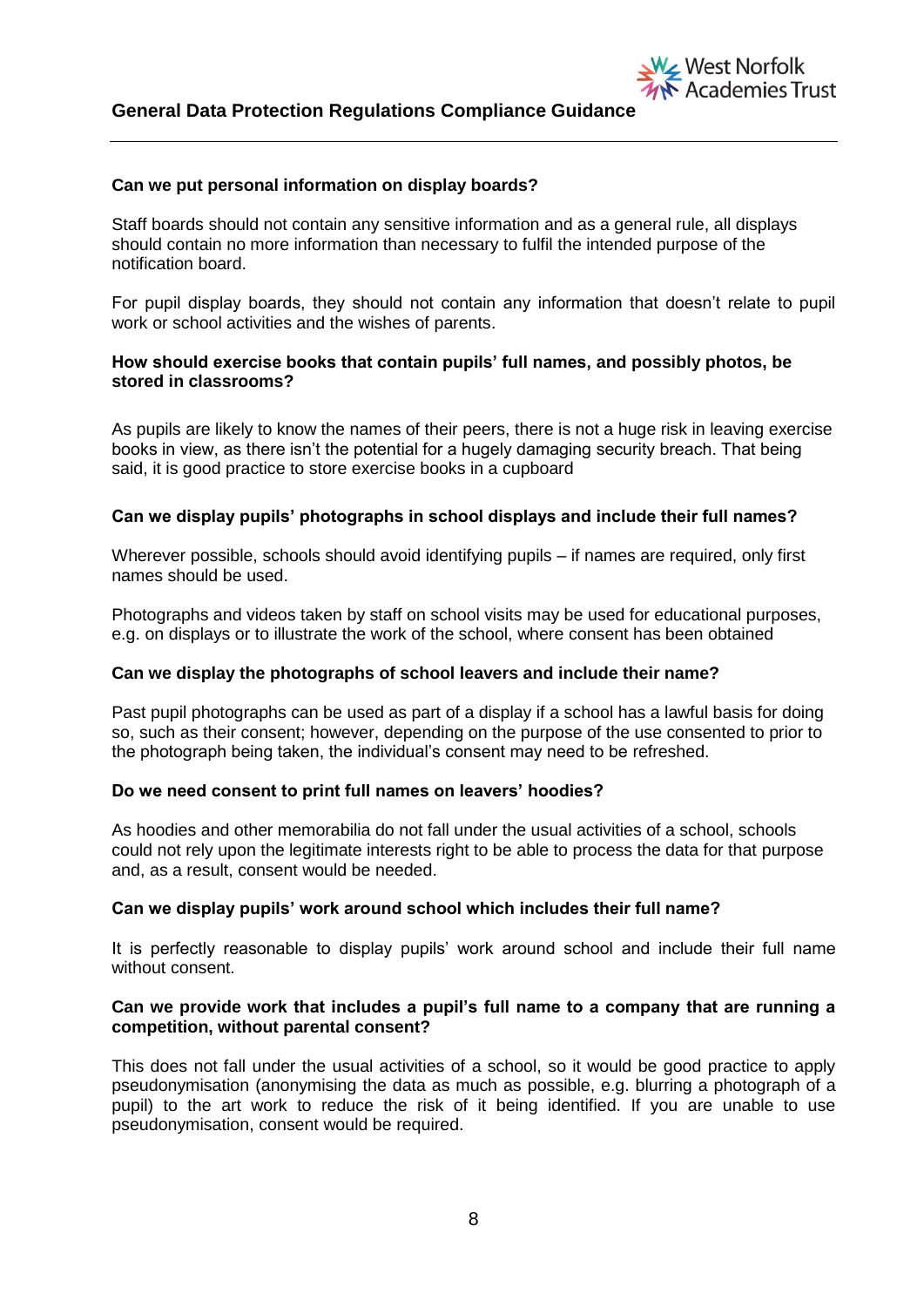## **What are the rules when writing about a pupil in a publication?**

If it is for a legal publication, then schools should consider whether and why the name is needed. If it is for marketing, then schools should consider pseudonymisation – the individual has the right over what their identity is being used for, unless they have already given a blanket consent for marketing purposes

## **Are we able to display exam timetables in school?**

Displaying exam timetables is a legitimate activity and way of communicating, so this is valid – consent is not required

## **Where do we stand on retweets from other organisations? Tweets may include pupil photographs, for example.**

If consent has already been provided for use of an image on social media, the consent would cover retweets from other organisations.

# **Are images of pupils and staff considered personal data?**

Images are considered to be personal data

#### **How often do privacy notices need to be signed?**

Consent should be kept under review and it should be refreshed if anything changes, so consent only needs to be sought once, unless anything changes.

#### **Are separate privacy notices needed for parents?**

If a privacy notice is intended for pupils and their families, it would be appropriate to outline how a school uses parents' information within this privacy notice – a separate privacy notice would not be required.

#### **Do privacy notices need to be published on the school website?**

Privacy notices must be communicated to data subjects to satisfy their right to be informed.

#### **Who can be a school's data protection officer (DPO)?**

The role of DPO can be undertaken by an internal or external individual, as long as they have professional experience and knowledge of data protection law.

#### **How can we ensure our suppliers are compliant with the GDPR?**

There is no set criteria for proving compliance with the GDPR – you should review their relevant policies and procedures, however, and ensure their processes are in line with the GDPR.

# **Can I do a disc of photos for my Year as a leaving gift? Photos have been used for newsletters etc... No names are on any of them.**

Yes, as long as you get consent from parents, those involved.